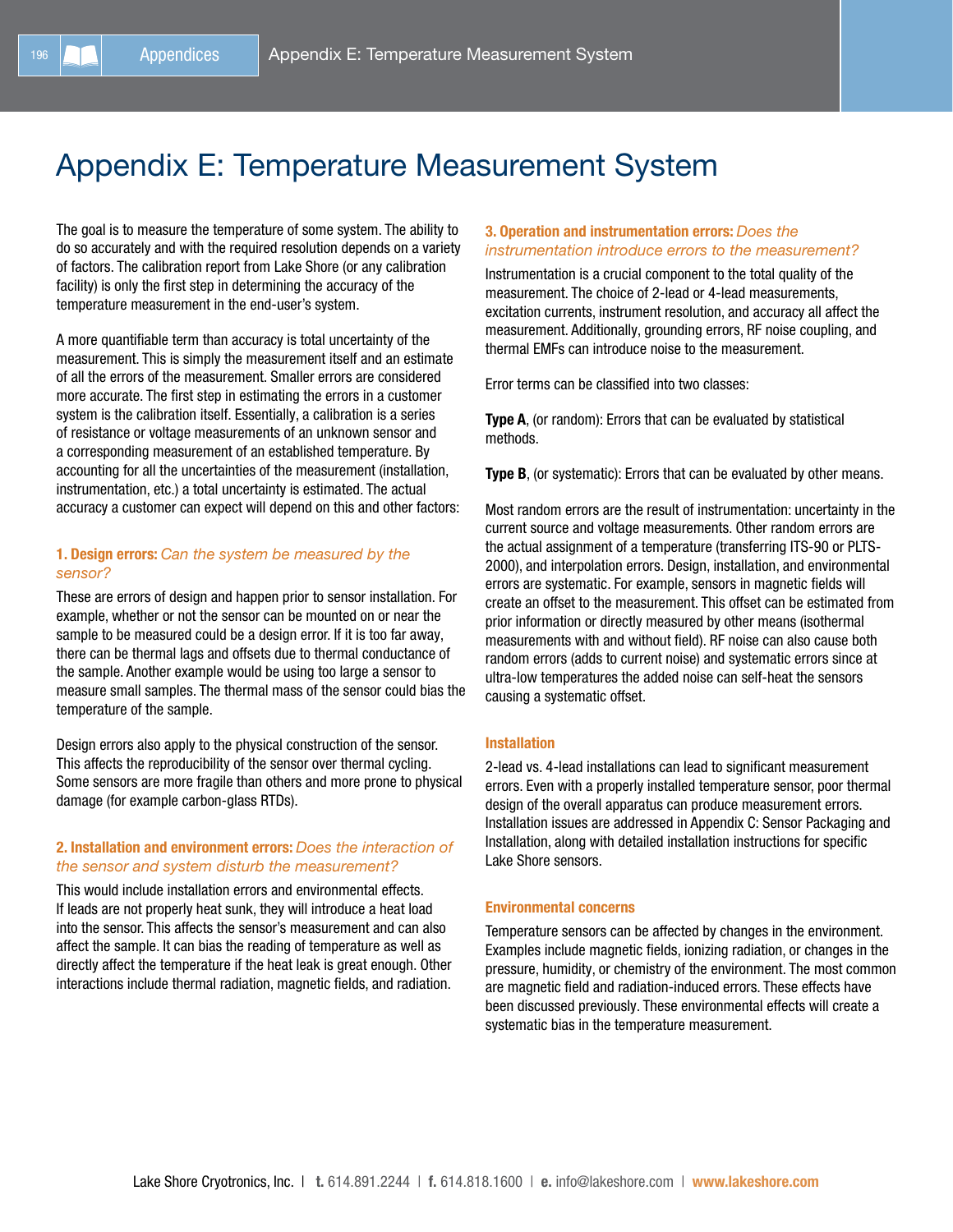# Instrumentation

# 2-lead versus 4-lead

The measurement of resistance and diode temperature sensors requires passing a current through the temperature sensor to produce a sensor voltage that can be measured. The simplest resistance or voltage measurement configuration is a current source connected to the temperature sensor with a voltmeter connected to the current leads as shown in Figure 1. The current source can be represented as an ideal current source (I<sub>s</sub>) in parallel with a shunt resistance,  $\mathsf{R}_\text{\tiny g}.$  The voltmeter, normally a digital multimeter (DMM) can be modeled as an ideal voltmeter  $(V_{n})$  in parallel with an input impedance, R<sub>in</sub>.



*Figure 1—2-lead resistance measurement* 

The dominant source of error in a 2-lead resistance measurement is usually the resistance of the lead wires connecting the current source to the temperature sensor. In a cryogenic environment, the flow of heat down the leads of the cryostat is of critical concern due to the potential for sensor element heating. Normally, wire of small diameter and significant resistance per unit length is preferred to minimize this heat flow. Consequently, the resulting lead resistance can become a significant percentage of the resistance measured. The wire also has its own temperature sensitivity of resistance.

The equivalent error the lead resistance represents depends on the sensor type and sensor sensitivity. The 100  $\Omega$  platinum RTD has a nominal resistance of 100 Ω at 273.15 K (0 °C). The IEC 751 standard for the temperature sensitivity for platinum RTDs is 0.385  $\Omega/K$  between 273.15 K and 373.15 K (0  $^{\circ}$ C to 100  $^{\circ}$ C). Both the magnitude of the resistance and the temperature sensitivity are relatively small numbers, especially when the lead resistance may be several ohms. A 10 Ω lead resistance would result in a positive 26 K error in this temperature range (10  $Ω/0.385$   $Ω/K = 26$  K). The effect of lead resistance becomes even greater as the temperature decreases, since the temperature sensitivity (dR/dT) of platinum sensors decreases with decreasing temperature.

Additionally, it is not uncommon for the internal lead resistance of the current leads (parasitic resistance) of a germanium or carbon-glass sensor to be as much as 10% to 20% or more of the sensor 4-lead resistance. Consequently, the 4-lead calibrated resistance-temperature data is of little use for a 2-lead measurement and the temperature error associated with 2-lead resistance measurements for germanium

and carbon-glass is almost always extremely large. The parasitic resistance for Cernox™ temperature sensors, due to having common current and voltage contact, is extremely small. Even still, the low temperature error due to lead resistance can be at least 3 mK for 100 Ω of lead resistance. Since lead wire has its own temperature dependence, the error could be much larger. Table 1 shows typical error with 2-lead measurement.

In order to eliminate the effects of lead resistance, a 4-lead measurement (Figure 2) is normally used. Two of the leads,  $I+$  and  $I-$ , supply current to the sensor, while the other two leads,  $V+$  and  $V-$ . are used to eliminate the effect of lead resistance by measuring the voltage at the sensor voltage leads (4-lead sensor) or directly at the device leads (2-lead sensor). The reason this measurement scheme works is that the IR drop in the current leads is not measured, and the voltage drop in the voltage leads is extremely small due to the very small current required by the voltmeter (picoamperes or less) to make the voltage measurement.





A diode temperature sensor measurement requires a fixed 10 µA current source and a voltmeter. As with resistance measurements, the dominant source of error in a 2-lead diode measurement is often the lead resistance. A 100 Ω lead resistance will result in a 1 mV voltage error at a current of 10 µA. The Lake Shore DT-400 Series silicon diode temperature sensors have an average sensitivity of approximately –26 mV/K below 30 K, resulting in a temperature error of 40 mK (1 mV/26 mV/K = 0.038 K); above 30 K the sensitivity is approximately  $-2.3$  mV/K, resulting in error exceeding 400 mK (1 mV/2.3 mV/K  $=$ 0.435 K). Consequently, unless the lead resistance can be reduced in magnitude or the resultant error can be tolerated, a 4-lead measurement is recommended.

# Table 1—Typical errors for Cernox™ 1070 resistor with lead resistance at 100 Ω (50 Ω each lead)

|       | $R(\Omega)$ | $dR/dT$ ( $\Omega/K$ ) | $\Delta T$ (mK) |
|-------|-------------|------------------------|-----------------|
| 4.2 K | 52444       | -33321                 | $-3.0$          |
| 20K   | 2851.6      | $-200.70$              | -498            |
| 100K  | 317.44      | $-4.3908$              | large           |
| 300 K | 68.949      | $-0.3052$              | very large      |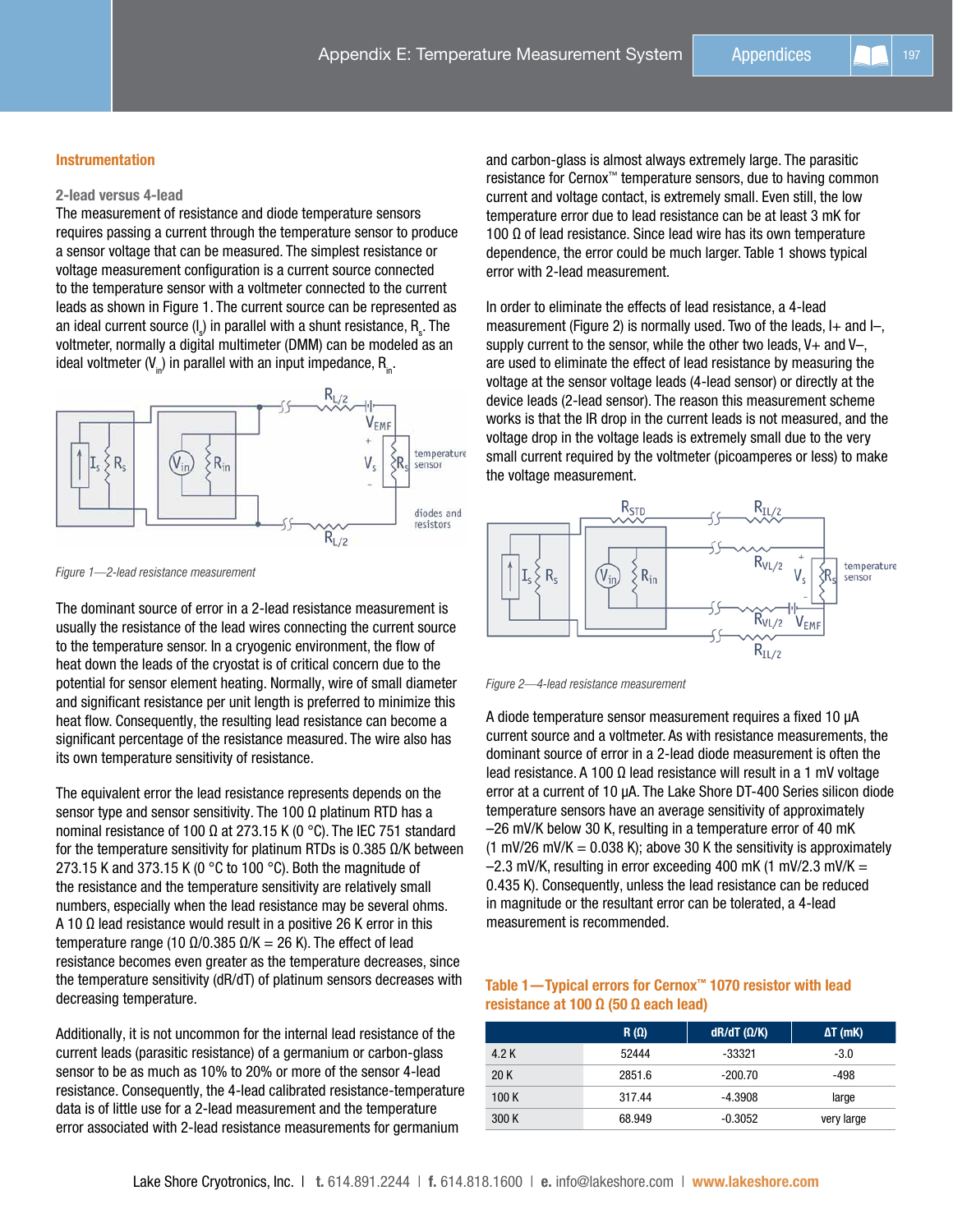#### Voltmeter input impedance

The voltmeter input impedance is generally not a problem in 2- or 4-lead measurements. It is not uncommon for today's voltmeters to have a 109 Ω or 1010 Ω input impedance in the voltage ranges of interest, which is large when compared to the temperature sensor resistance. Consequently, virtually no current will be shunted from the temperature sensor into the voltage measurement circuitry at these input impedance levels. A voltmeter input impedance of 109 Ω would produce only a 0.0001% error in a 1000 Ω resistance measurement.

#### Current source output impedance

The output impedance of a good current source is also not ordinarily a problem in either 2- or 4-lead measurements, for the same reason. If the output impedance is not large compared to the sensor resistance, then a known series resistor should be placed in one of the current paths, and the current to the sensor should be measured by measuring the voltage across the known standard resistance.

## Thermoelectric and zero offset voltages

Voltages develop in electrical conductors with temperature gradients when no current is allowed to flow (Seebeck effect). Thermoelectric voltages appear when dissimilar metals are joined and joints are held at different temperatures. Typical thermoelectric voltages in cryogenic measurement systems are on the order of microvolts.

This effect can be minimized by a few steps. The same material should be used for conductors whenever practical, and the number of connections, or joints, in the measurement circuit should be minimized. Low thermal EMF solder can also be used (cadmium-tin solder has a lower thermal EMF than tin-lead solder by a factor of ten).

In addition to thermal offset, the instrumentation can have a zero offset (the signal value measured with no input to the measuring instrument). The zero offset can drift with time or temperature and is usually included in the instrument specifications.

The total offset voltage can be measured by reversing the current. When reading the voltage with the current in the forward direction, the voltmeter will read:

$$
V^+ = V_s + V_{EMF}
$$
 Eqn. 1

where V $_{_{\mathrm{S}}}$  is the actual voltage reading of the sensor, and V $_{_{\mathrm{EMF}}}$ is the lead thermal EMFs. When the current is reversed, the voltmeter will read

Eqn.  $2$ 

$$
V^- = -V_{\rm S} + V_{\rm EMF}
$$

When the current is reversed, the voltage due to the sensor reverses sign while the thermal EMFs do not. The true voltage (V) across the sensor is

$$
V = (V^* - V^-)/2 = V_s
$$
 Eqn. 3

By averaging the forward and reverse current voltage measurements, the error in the voltage measurement due to thermal EMFs is eliminated.

Diode measurements do not allow current reversal. The value of the offset voltage can be estimated by shorting the leads at the diode and measuring the offset voltage with zero excitation current at operating temperature.

Thermal EMFs in the sensor leads and connections do not have as big an effect on diode measurements as they do on resistance measurements, since the diode signal levels are much larger (typically a few tenths of a volt at room temperature to several volts at 4.2 K).

# **Grounding**

Signal grounding is important to the stability and repeatability of measurements. A measurement system that includes sensors, instruments, cabling, and possibly computer interfacing requires careful grounding.

Improper grounding of instruments or grounding at multiple points can allow current flows which result in small voltage offsets. The current flow through ground loops is not necessarily constant, resulting in a fluctuating voltage. Current can flow in the ground loop as it acts as a large aperture for inductive pickup. Also, current can result if there is a potential difference due to multiple grounds.

As each instrument handles grounding differently, it is important to carefully read your instrument manual for grounding suggestions. The grounding and isolation is handled differently in the Model 370 than in other Lake Shore instruments, since it is used for ultra-low temperature measurements. Ideally, there should be one defined ground for the measurement, and the cryostat is the best choice. Realistically, however, there are many instruments, wiring, and pumps attached to the cryostat. Each instrument may have its own ground. Simply attaching ground straps may create more ground loops.

Books on grounding and shielding can help to identify and eliminate both ground loops and electromagnetic noise.

#### Reducing AC signal interference (RF noise)

Signal leads and cables are very susceptible to interference from unwanted AC signals in the RF frequency range. They act like antennas and pick up noise from computers, monitors, instrumentation, radio broadcasts, and other sources. Signals are either inductively coupled or capacitively coupled. The induced signals circulate as noise current in the measurement leads and distort measurements. There are other concerns when diodes are used as the sensing element, as discussed in the next section.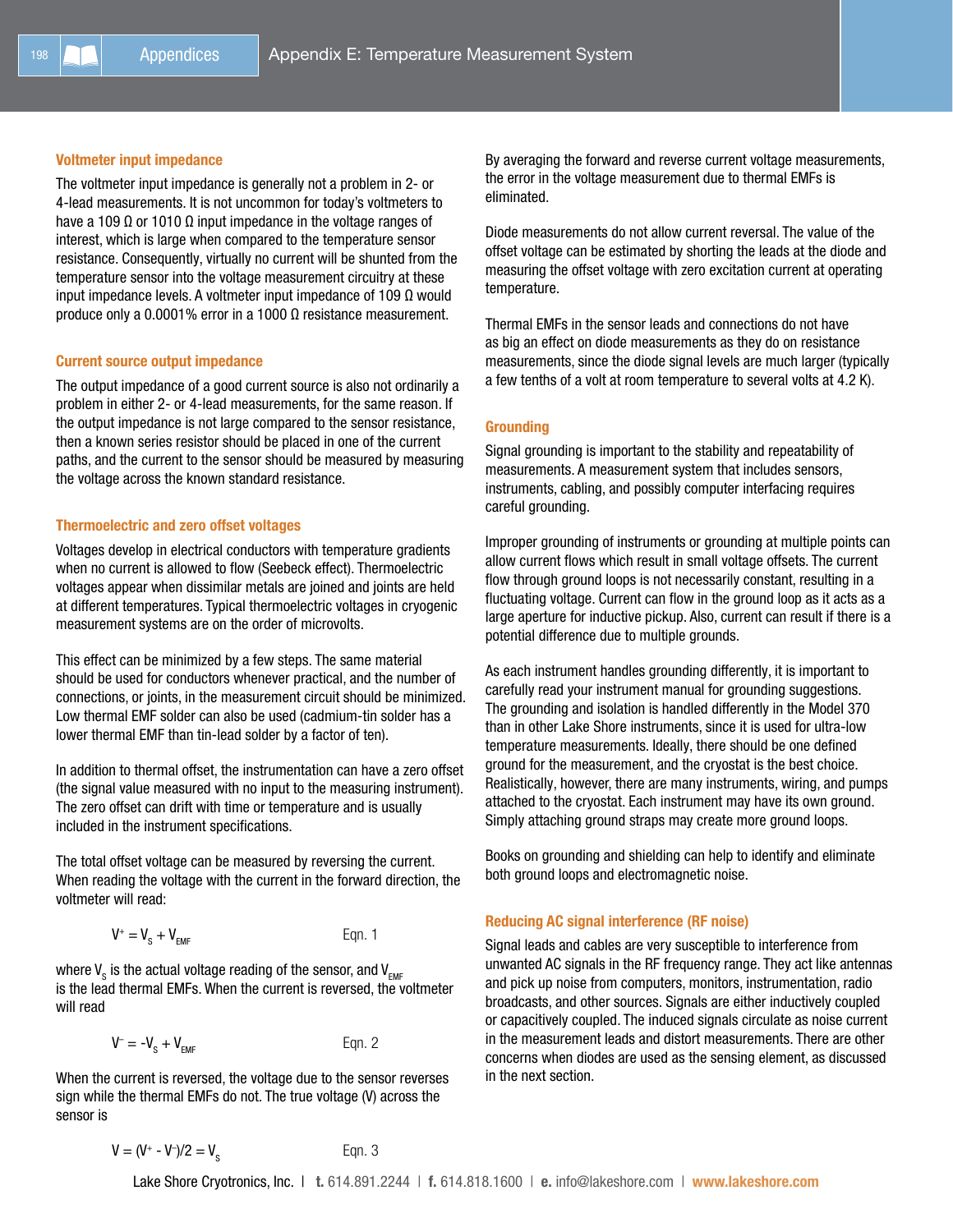There are several ways to reduce the effect of AC signals. First, when possible, remove or shield the source of unwanted signals. Second, make each pair of signal leads as bad an antenna as possible. This can be accomplished by keeping them short and using twisted leads. Twisting reduces loop area to make leads that are prone to picking up noise smaller targets to electromagnetic signals. Twisting also helps to cancel unwanted signals in leads that are prone to transmit noise. In a typical 4-lead measurement, the current leads should be twisted together and the voltage leads should be twisted together. Third, put a conductive shield around all the leads to divert electric field signals and prevent capacitive coupling into the leads. Tie the shield to the ground closest in potential to the measurement. Many Lake Shore instruments provide a shield pin on the sensor connector for this purpose. The shield should be tied only at the instrument. Attaching at any other point can cause ground loops that were previously discussed.

In cases where shielding is not enough, filtering the unwanted signals can be considered. It is very difficult to add a filter to a measurement system without changing the measurement. One type of filter that has proven to work is a ferrite bead (see the Accessories section). The bead will act like a high impedance to unwanted high frequency signals and not affect the slow moving desired signals being measured. The Lake Shore 2071 ferrite bead can be clamped around existing wiring.

The greatest concern relates to leads external to the cryostat. Ideally, the cryostat itself acts as the shield for all wiring internal to it. However, it is still possible for cross-talk between different signal leads. In this application Lake Shore recommends Quad-Twist™ cryogenic wire, which has two twisted pairs of phosphor bronze wire that minimize noise pickup and allow proper heat sinking. In extreme cases coaxial cable may be needed, although it is much more difficult to heat sink.

# Measurement errors in diode thermometers due to AC interference

Wiring techniques are especially important when using diode thermometers in a measurement system. Noise currents produce a shift in measurement. Because diodes have a nonlinear voltage response to the changing current, the shift is seen as a lower measured voltage corresponding to a higher measured temperature. The temperature error in noisy systems can be as high as several tenths of a kelvin.

The following equation can be used to estimate the temperature shift with DT-470 silicon diodes over the range  $0 < V_{\text{RMS}} < 40$  mV and 30 < T < 300 K. The temperature errors tend to decrease at temperatures below 30 K ( $ΔT$  in K, T in K, and V<sub>RMS</sub> in mV).

$$
\Delta T = 2.7768 \cdot T^{-1.11953} \cdot V_{RMS}^{2.01803}
$$
 Eqn. 4

There are two simple techniques that can be used to determine if this problem is present in the measuring system. The first is to connect a 10 µF capacitor in parallel with the diode to act as a shunt for any induced AC currents. The capacitor must have low leakage current so

it does not alter the DC current through the diode. If the DC voltage reading across the diode increases with the addition of the capacitor, AC noise currents are present. The second method involves the measurement of the AC voltage across the diode. While an oscilloscope is the logical choice for looking at AC signals, many do not have the sensitivity required and often introduce unwanted grounds into the system and compound the problem. An AC voltmeter should be used.

Lake Shore instrumentation includes a 1 µF capacitor across the current source in order to minimize the effects of noise related to power line frequency. A 0.1 µF capacitor in parallel with a 30 pF to 50 pF capacitor at the voltage measurement input are used to minimize the effects of AC-coupled digital noise. The obvious disadvantage of the addition of AC filtering is that it slows down the response time of the measurement system.

## Effect of current source accuracy

Diode temperature sensors—Measurement accuracy of diode sensors is not as strongly dependent upon the current source accuracy as is the case with resistance temperature sensors. Diode sensors possess a nonlinear forward current-voltage characteristic. Consequently, the forward voltage variation with changing current for diodes is smaller than for resistance temperature sensors, which have linear current-voltage characteristics.

Below 30 K, the sensitivity (dV/dT) of Lake Shore diode temperature sensors increases by an order of magnitude over sensitivities at higher temperatures. The slope (dV/dI) of the I-V curves (Table 2) stays relatively constant. Both characteristics further reduce the effect of any change in forward bias current on temperature measurement accuracy.



*Figure 3—Calculated temperature reading shifts due to voltage noise across a Lake Shore Model DT-470 silicon diode temperature sensor*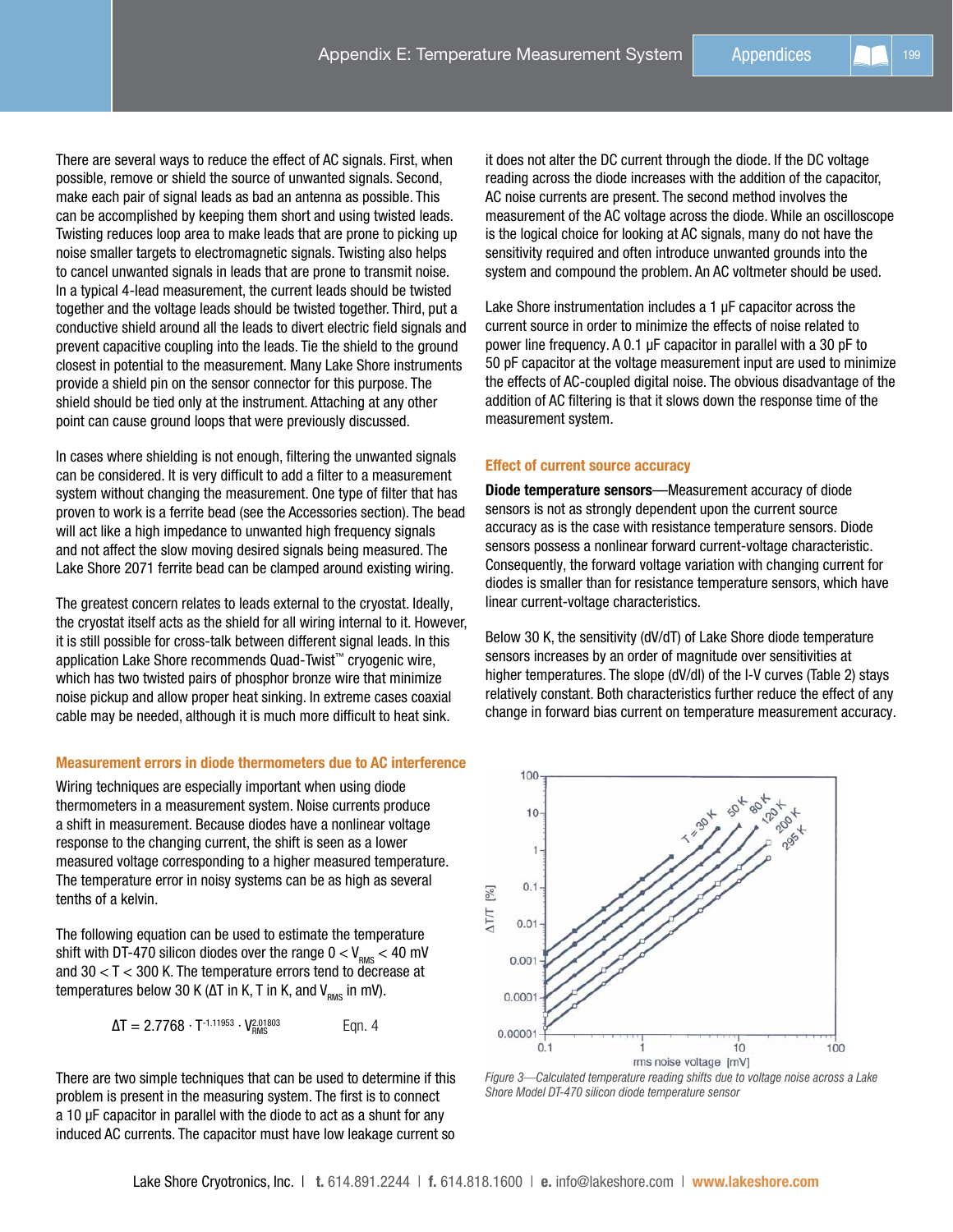## Effect of current source accuracy

Diode temperature sensors—Measurement accuracy of diode sensors is not as strongly dependent upon the current source accuracy as is the case with resistance temperature sensors. Diode sensors possess a nonlinear forward current-voltage characteristic. Consequently, the forward voltage variation with changing current for diodes is smaller than for resistance temperature sensors, which have linear current-voltage characteristics.

Below 30 K, the sensitivity (dV/dT) of Lake Shore diode temperature sensors increases by an order of magnitude over sensitivities at higher temperatures. The slope (dV/dI) of the I-V curves (Table 2) stays relatively constant. Both characteristics further reduce the effect of any change in forward bias current on temperature measurement accuracy.

# Table 2 – Approximate dV/dI values for the DT-470 sensor

|       | Approximate dV/dl (Ω) |
|-------|-----------------------|
| 300 K | 3000                  |
| 100K  | 1000                  |
| 40 K  | 700                   |
| 4.2 K | 2800                  |

# Table 3—Equivalent temperature offsets for the DT-470 diode temperature sensors at selected current source uncertainties

|       | $dV/dI(\Omega)$ | dV/dT<br>(mV/K) | Temperature offset (mK) |              |  |
|-------|-----------------|-----------------|-------------------------|--------------|--|
|       |                 |                 | $dl$ (%) = 0.05         | $dl(\%)=0.1$ |  |
| 300 K | 3000            | $-2.40$         | 6.5                     | 13           |  |
| 100K  | 1000            | $-2.04$         | 2.5                     | 5            |  |
| 40 K  | 700             | $-1.74$         | 2.0                     |              |  |
| 4.2 K | 2800            | $-33.6$         | 0.4                     |              |  |

Lake Shore diode current sources are typically set to 10  $\mu$ A  $\pm$ 0.1% or better and have a low-pass filter to minimize the effect of AC pickup in the current leads. Resultant errors due to current source inaccuracy are on the order of 10 mK or less for diode sensors.

If the output from a current source is not precisely 10 µA, the resultant error in temperature can be calculated using this relationship between the dV/dT and dV/dI values:

$$
\Delta T = ((dV/dI)/(dV/dT))\Delta I
$$
 Eqn. 5

*Note: dV/dI and dV/dT values are derived at the same temperature T.*

In the above expression,  $R_d = dV/dl$  and  $R_s = V/l$  are the dynamic and static resistances of the temperature sensor. Note that the dynamic and static resistances of an ohmic sensor are equal. Results shown in Table 3.

Resistance temperature sensors—for resistance sensors, an error in current measurement is inversely related to the resultant measurement error of resistance:

$$
R - \Delta R = V/(I + \Delta I)
$$
 Eqn. 6  

$$
\approx (V/I)(1 - \Delta I/I)
$$

$$
= R - R(\Delta I/I)
$$

where I is the current setting, ∆I is the variation from that setting, and  $ΔR = RΔI/I$ .

The temperature error, ∆T, due to current source uncertainty, ∆I(%), is

| ΔΤ | $=\Delta R/(dR/dT)$               | Egn. 7 |
|----|-----------------------------------|--------|
|    | $= R(\Delta I/I)/(dR/dT)$         |        |
| ΛТ | $= \Delta I(\%)/[(100/R)(dR/dT)]$ |        |

where ΔI(%) = 100 ΔI/I

All Lake Shore resistance current sources are typically set to 0.01%. For example (Table 4), temperature errors for a platinum resistance sensor near room temperature due to the current source can approach 36 mK and diminish to less than 10 mK below 100 K.

# Table 4—Equivalent temperature offsets for selected resistance sensors at selected voltmeter and current source uncertainties

|         |              |          |                 |                       |                                  | Temperature offset (mK)        |  |
|---------|--------------|----------|-----------------|-----------------------|----------------------------------|--------------------------------|--|
|         |              | т<br>(K) | R<br>$(\Omega)$ | dR/dT<br>$(\Omega)/K$ | $dV$ (%) = 0.01<br>$dl$ (%)=0.01 | $dV$ (%)=0.05<br>$dl$ (%)=0.05 |  |
|         | PT-100       | 300      | 110.452         | 0.388                 | 28.5                             | 142.5                          |  |
|         |              | 100      | 29.987          | 0.411                 | 7.3                              | 36.5                           |  |
|         |              | 40       | 5.938           | 0.291                 | 2.0                              | 10                             |  |
|         | CGR-1-1000   | 300      | 6.21021         | $-0.0047$             | 132                              | 660                            |  |
|         |              | 100      | 9.66389         | $-0.0465$             | 20.8                             | 104                            |  |
|         |              | 40       | 16.8227         | $-0.3211$             | 5.2                              | 26                             |  |
|         |              | 4.2      | 964.19          | $-842.21$             | 0.1                              | 1                              |  |
| CX-1050 | 300          | 50.1     | $-0.165$        | 30.4                  | 152                              |                                |  |
|         |              | 100      | 154.62          | $-1.55$               | 10.0                             | 50                             |  |
|         | 40           | 376.1    | $-8.9$          | 4.2                   | 21                               |                                |  |
|         |              | 4.2      | 4596            | -1867                 | 0.2                              | 1                              |  |
|         | GR-200A-1000 | 100      | 4.95987         | $-0.0469$             | 10.6                             | 53                             |  |
|         |              | 40       | 18.7191         | $-0.844$              | 2.2                              | 11                             |  |
|         |              | 4.2      | 981.026         | $-451.3$              | 0.2                              | 1                              |  |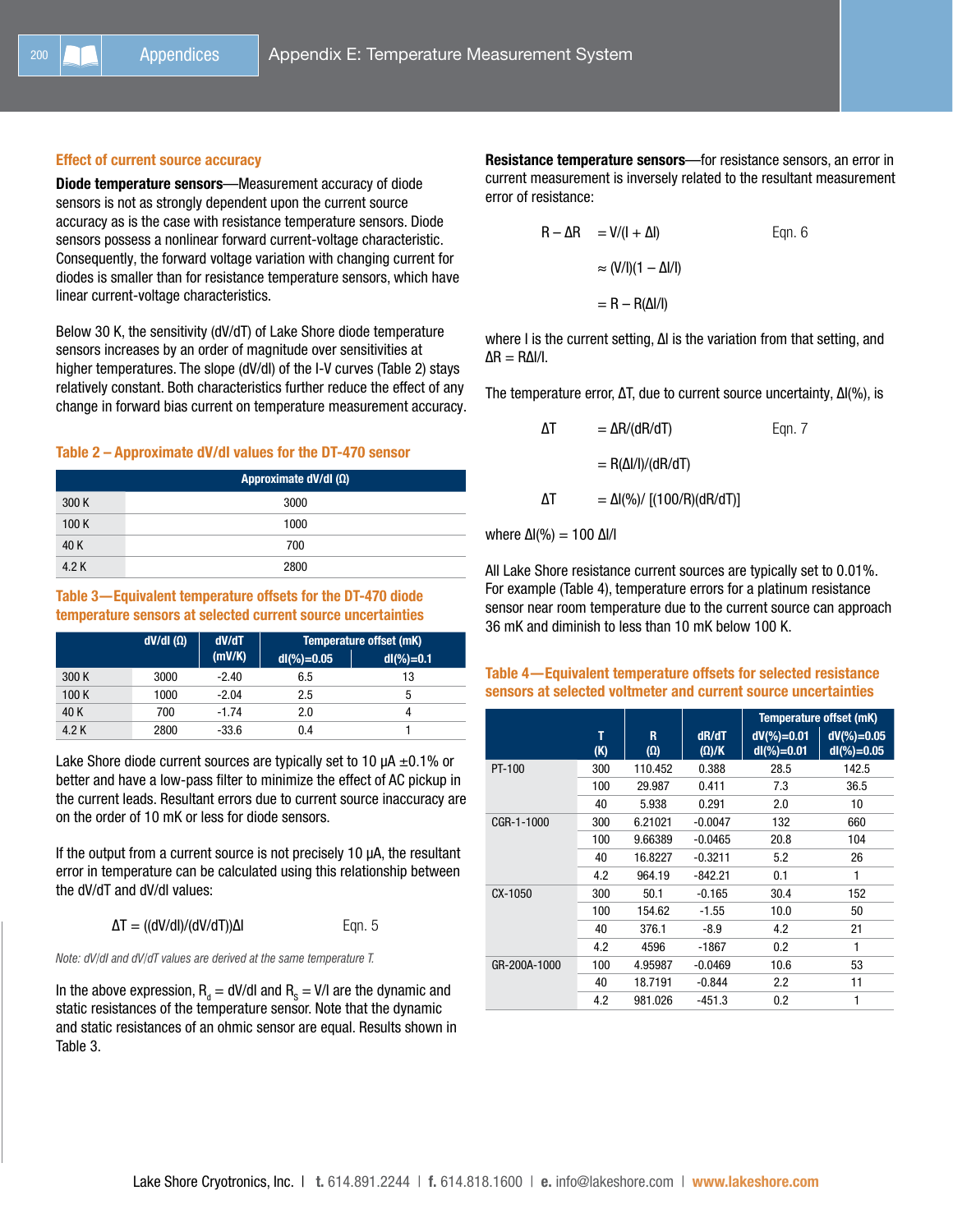## Effect of voltage measurement accuracy

Diode temperature sensors—The effect of voltage measurement accuracy on resultant temperature measurement is not difficult to calculate, provided that diode sensitivity is known for the temperature of interest. The potential temperature error,  $\Delta\mathsf{T}_\mathsf{v}$  is

$$
\Delta T_{v} = \Delta V / [dV/dT]
$$
 Eqn. 8

Table 5 illustrates potential temperature error due to the voltage measurement.

## Table 5—Equivalent temperature offsets for the DT-470 diode temperature sensor at selected voltmeter uncertainties

|        |     | V            | dV/dT<br>(mV/K) | Temperature offset (mK) |                     |
|--------|-----|--------------|-----------------|-------------------------|---------------------|
|        | (K) | $\mathbf{v}$ |                 | $\Delta V$ (%)=0.01     | $\Delta V$ (%)=0.05 |
| DT-470 | 300 | 0.51892      | $-2.40$         | 21.6                    | 108                 |
|        | 100 | 0.97550      | $-2.04$         | 47.8                    | 239                 |
|        | 40  | 1.08781      | $-1.74$         | 62.5                    | 313                 |
|        | 4.2 | 1.62602      | $-33.6$         | 4.8                     | 24                  |

Resistance temperature sensors—for positive temperature coefficient resistors such as platinum or rhodium-iron, the potential temperature error, ∆T<sub>R</sub>, is

$$
\Delta T_R = \Delta R / [dR/dT]
$$
Eqn. 9  
= [ΔV/I] / [dR/dT]

since from Ohm's law,  $\Delta V = I \Delta R$ .

But  $\Delta V$  (%) = 100 $\Delta V/V$ ; therefore

above equations.

| $\Delta I_{\rm R}$ | $=$ [VΔV (%) /100I] / [dR/dT]                        | Egn. 10 |
|--------------------|------------------------------------------------------|---------|
|                    | = $\Delta V$ (%) $\cdot$ R/100] / $\Delta V$ (dR/dT] |         |
| $\Delta T_{\rm R}$ | $= \Delta V$ (%) / [(100/R) (dR/dT)], and            |         |

The temperature offsets in Table 4 are calculated using both of the

 $\Delta T_e$  =  $\Delta I(\%)/[(100/R)(dR/dT)]$ 

This is not surprising, as we are dealing with Ohm's Law and a linear system.

## Self-heating

Any difference between the temperature of the sensor and the environment the sensor is intended to measure produces a temperature measurement error or uncertainty. Dissipation of power in the temperature sensor will cause its temperature to rise above that of the surrounding environment. Power dissipation in the sensor is also necessary to make a temperature measurement. Minimization of the temperature measurement uncertainty thus requires balancing the uncertainties due to self-heating and output signal measurement.

Self-heating is really a combination of sensor design and instrumentation. The primary reason for self-heating offsets at low temperatures is the thermal boundary resistance between the active sensor element and its surroundings. The thermal boundary resistance has a very strong inverse cube relationship with temperature. This forces the instrumentation to be capable of sourcing a small excitation and measuring a small (voltage) signal. The optimum excitation power will be a function of sensor, resistance, and temperature.

Lake Shore temperature controllers each have different excitation currents for NTC RTDs which effectively defines the minimum temperature range of the instrument-sensor combination.

## Model 331—two ranges: 10 µA and 1 mA.

*Note: effectively limits NTC RTDs to T > 1.4 K (sensor dependent)*

## Model 332—four ranges: 1 µA, 10 µA, 100 µA, and 1 mA.

*Note: can be used with NTC RTDs to 0.5 K. Higher excitations allow better signal to noise at high temperatures.*

## Model 340—ten ranges from 30 nA to 1 mA.

*Note: can be used with NTC RTDs down to 100 mK.*

## Model 370 AC resistance bridge—twenty-one ranges from 3 pA to 31 mA.

*Note: can be used for resistance measurements to below 20 mK.*

An estimate of the self-heating error including thermal resistance for select sensors and optimum excitation power is found in Table 6 (page ["Table 6—Combined temperature measurement calculation](#page-7-0)  [examples" on page 203\)](#page-7-0).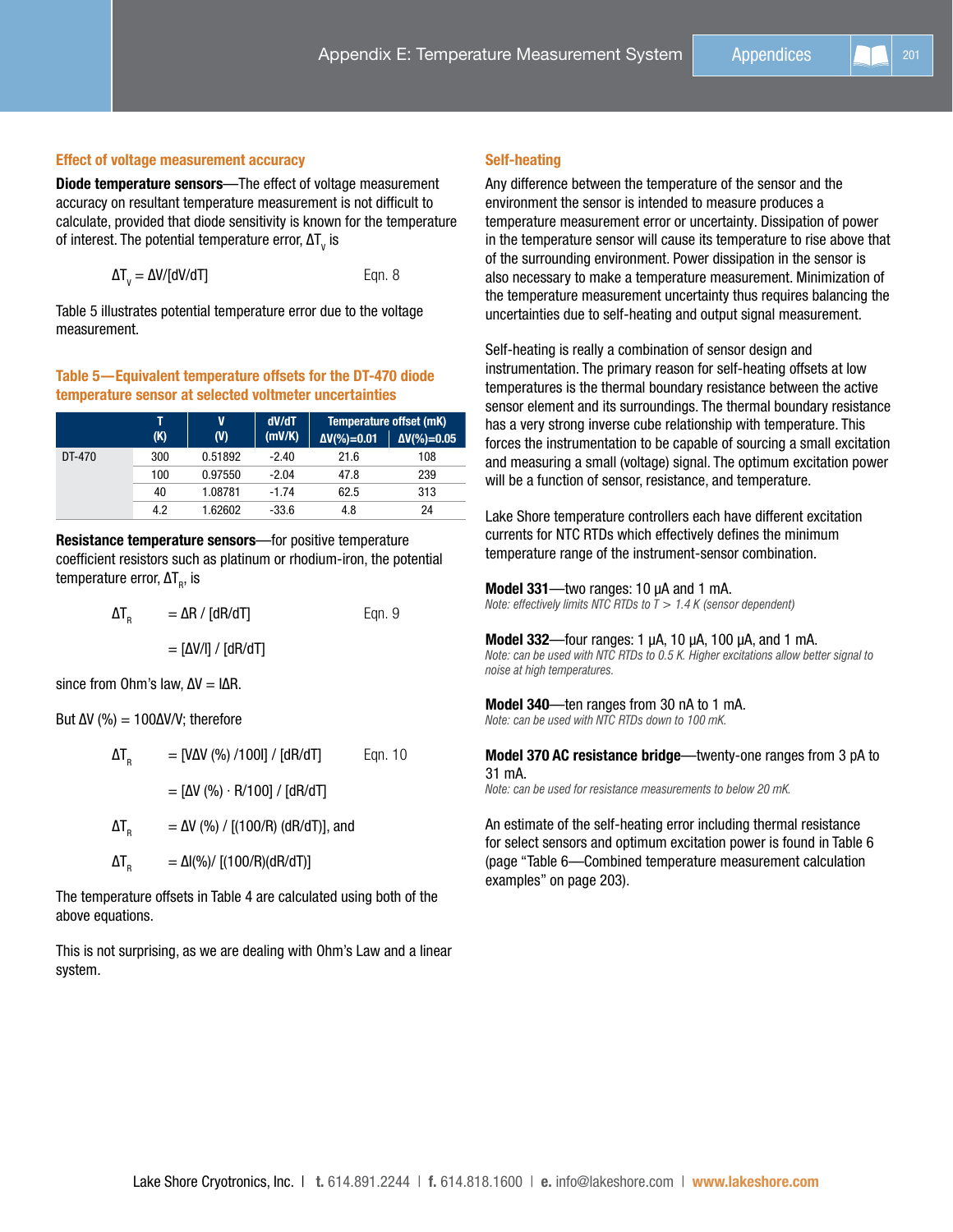# Thermal (Johnson) noise

Thermal energy produces random motions of the charged particles within a body, giving rise to electrical noise. The minimum root mean square (RMS) noise power available is given by  $P_n = 4kT \Delta f_n$ , where k is the Boltzmann constant and ∆f<sub>n</sub> is the noise bandwidth. Peak-topeak noise is approximately five times greater than the RMS noise. Metallic resistors approach this fundamental minimum, but other materials produce somewhat greater thermal noise. The noise power is related to current or voltage noise by the relations:  $\mathsf{I} = [\mathsf{P}_{_\textup{m}}/\mathsf{R}_{_\textup{d}}]^{0.5}$  and  $V = [P_{n} R_{d}]^{0.5}$ . The noise bandwidth is not necessarily the same as the signal bandwidth, but is approximately equal to the smallest of the following:

- $\bullet$   $\pi/2$  times the upper 3 dB frequency limit of the analog DC measuring circuitry, given as approximately 1/(4  $R_{\text{eff}}^{\text{eff}}$  C<sub>in</sub>) where  $R_{\text{eff}}$  is the effective resistance across the measuring instrument (including the instrument's input impedance in parallel with the sensor resistance and wiring) and  $C<sub>in</sub>$  is the total capacitance shunting the input
- $\bullet$  0.55/t<sub>,</sub> where t<sub>,</sub> is the instrument's 10% to 90% rise time
- 1 Hz if an analog panel meter is used for readout
- One half the conversion rate (readings per second) of an integrating digital voltmeter

#### Calibration uncertainty

Commercially calibrated sensors should have calibrations traceable to international standards. About the best accuracy attainable is represented by the ability of national standards laboratories. Many laboratories provide calibrations for a fee. The calibration uncertainty typically increases by a factor of 3 to 10 between successive devices used to transfer a calibration.

#### Calibration fit interpolation uncertainty

Once a calibration is performed, an interpolation function is required for temperatures that lie between calibration points. The interpolation method must be chosen with care, since some fitting functions can be much worse than others. Common interpolation methods include linear interpolation, cubic splines, and Chebychev polynomials. Formulas based on the physics of the sensor material may give the best fits when few fit parameters are used.

Use of an interpolation function adds to the measurement uncertainty. The additional uncertainty due to an interpolation function can be gauged by the ability of the interpolation function to reproduce the calibration points. Each calibration can be broken up into several ranges to decrease the fitting uncertainties. Typical uncertainties introduced by the interpolation function are on the order of one tenth the calibration uncertainty.

## Combining measurement uncertainties

Estimating the quality of a measurement involves the following steps: 1) identify the relevant sources of measurement uncertainty, 2) change the units of all uncertainties to temperature, and 3) combine all of the uncertainties using the root sum of squares method described later. Examples of source of measurement uncertainties affecting the accuracy, but not the precision of a measurement include offset voltages and calibration uncertainties.

The expected uncertainty of a measurement is expressed in statistical terms. As stated in the Guide to the Expression of Uncertainty in Measurement:

"The exact values of the contributions to the error of the measurement arising from the dispersion of the observations, the unavoidable imperfect nature of the corrections, and incomplete knowledge are unknown and unknowable, whereas the uncertainties associated with these random and systematic effects can be evaluated. ...the uncertainty of a result of a measurement is not necessarily an indication of the likelihood that the measurement result is near the value of the measurand; it is simply an estimate of the likelihood of nearness to the best value that is consistent with presently available knowledge."

The uncertainty is given the symbol u and has the same units as the quantity measured. The combined uncertainty  $\mathsf{u}_{\mathrm{c}}$  arising from several independent uncertainty sources can be estimated by assuming a statistical distribution of uncertainties, in which case the uncertainties are summed in quadrature according to

$$
u_{c} = \sqrt{u_{i}^{2} + u_{2}^{2} + \dots + u_{i}^{2} + \dots + u_{n}^{2}}
$$
 Eqn. 11

Both random and systematic uncertainties are treated in the same way. Note that both sides of Equation 11 can be divided by the measurement quantity to express the measurement uncertainty in relative terms. Finding statistical data suitable for addition by quadrature can be a problem; instrument and sensor specifications sometimes give maximum or typical values for uncertainties. Two approaches may be taken when dealing with maximum uncertainty specifications. The conservative approach is to use the specification limit value in the combined uncertainty calculation. The less conservative approach is to assume a statistical distribution within the specification limits and assume the limit is roughly three standard deviations, in which case one third of the specification limit is used in uncertainty calculations. The manufacturer may be able to supply additional information to help improve uncertainty estimates. Practical recommendations and procedures for problems related to the estimation of measurement uncertainties are discussed in greater detail by Rabinovich.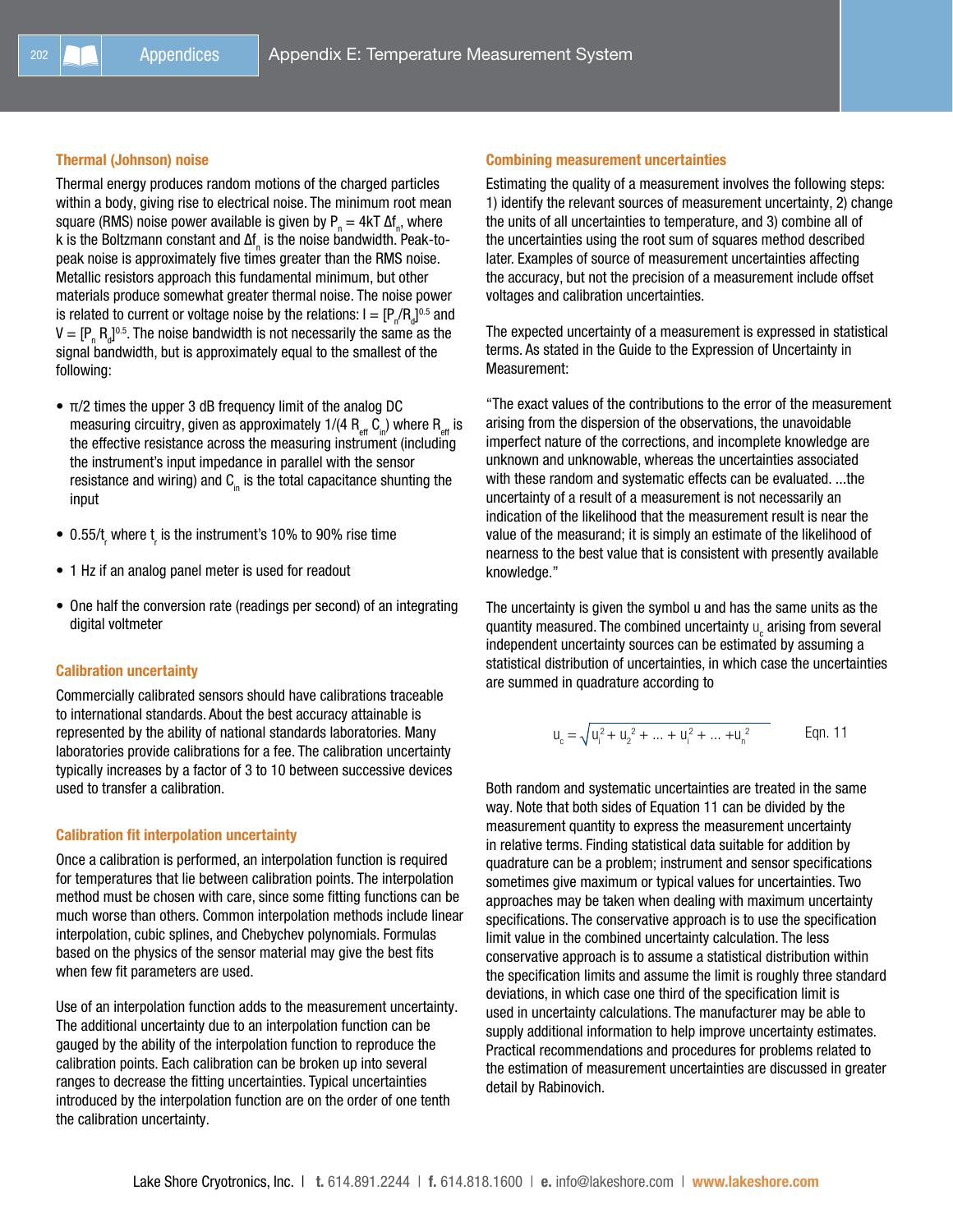Table 6 gives examples of uncertainty calculations for two types of temperature sensors, the DT-470-SD silicon diode sensor, and the CX-1050-AA Cernox™ sensor.

When Lake Shore accounts for uncertainties in calibration measurements, all the above issues are taken into consideration, and their contributions are estimated.

## References:

ISO/TAG 4/WG 3. *Guide to the Expression of Uncertainty in Measurement, First Edition*. Geneva, Switzerland: International Organization for Standardization, 1992. S. Rabinovich, *Measurement Errors*, College Park, Maryland: American Institute of Physics, 1993.

# <span id="page-7-0"></span>Table 6—Combined temperature measurement calculation examples

|                                                         | DT-470-SD-11                                   |                                                   | <b>CX-1050-AA</b> |                                                   |  |
|---------------------------------------------------------|------------------------------------------------|---------------------------------------------------|-------------------|---------------------------------------------------|--|
| <b>Temperature, T</b>                                   | 80K                                            |                                                   | 4.2 K             |                                                   |  |
| Mounting environment (N-greased to block)               | vacuum                                         |                                                   | liquid helium     |                                                   |  |
| <b>Static Electrical Resistance, R.</b>                 | 101,525 Ω (static R <sub>s</sub> = V/I)        |                                                   |                   | 4920 $\Omega$ (static R <sub>s</sub> = V/I)       |  |
| Dynamic Electrical Resistance, R <sub>a</sub>           | 1000 $\Omega$ (dynamic R <sub>a</sub> = dV/dl) |                                                   |                   | 4920 $\Omega$ (dynamic R <sub>d</sub> = dV/dl)    |  |
| <b>Excitation current, I</b>                            | $10 \mu A$                                     |                                                   | $1 \mu A$         |                                                   |  |
| <b>Output voltage, V</b>                                | 1.01525V                                       |                                                   | 4.92 mV           |                                                   |  |
| Dimensionless temperature sensitivity, S <sub>n</sub>   | $-0.1521$                                      |                                                   |                   | $-1.71$                                           |  |
| Uncertainties due to:                                   | Value<br>used                                  | Temperature<br>uncertainty<br>$u_{\tau}$ /T (PPM) | Value<br>used     | Temperature<br>uncertainty<br>$u_{\tau}$ /T (PPM) |  |
| <b>Measurement instrumentation</b>                      |                                                |                                                   |                   |                                                   |  |
| (Keithley Instruments 2000 DVM)                         |                                                |                                                   |                   |                                                   |  |
| Meter range full scale (FS)                             | 10.00000V                                      |                                                   | 100,0000 mV       |                                                   |  |
| Voltage accuracy specification (ppm)                    | $\pm(30+5$ FS/V)                               | 521                                               | $\pm(50+35$ FS/V) | 445                                               |  |
| <b>Sensor self-heating</b>                              |                                                |                                                   |                   |                                                   |  |
| Thermal resistance                                      | $R_{i} = 1000$ K/W                             | 127                                               | $R = 3500$ K/W    | 4.1                                               |  |
| <b>Excitation uncertainty (Lake Shore Model 120-CS)</b> |                                                |                                                   |                   |                                                   |  |
| Current accuracy specification                          | $u/l = 0.05%$                                  | 32                                                | $u/l = 0.1%$      | 585                                               |  |
| <b>Thermal noise</b>                                    |                                                | 0.02                                              |                   | 0.2                                               |  |
| <b>Thermal voltages and zero drift</b>                  | $10 \mu V$                                     | 65                                                | 0 <sup>1</sup>    | 0                                                 |  |
| Electromagnetic noise <sup>2</sup>                      | $2 \text{ mV}$                                 | 1040                                              | 0 <sup>1</sup>    | 0                                                 |  |
| <b>Calibration uncertainty</b>                          | 0.250 K <sup>3</sup>                           | 3130                                              | 4 mK              | 952                                               |  |
| Interpolation uncertainty <sup>4</sup>                  | 313                                            |                                                   | 95.2              |                                                   |  |
| <b>Combined uncertainties (ppm)</b>                     | 3357                                           |                                                   | 1206              |                                                   |  |

*<sup>1</sup> Eliminated by current reversal*

*<sup>2</sup> Assuming an AC voltage of 2 mVrms is read across the voltmeter terminals—the voltage is converted to an approximate temperature shift <sup>3</sup> Calibration accuracy*

*<sup>4</sup> Assumed to be one tenth the calibration uncertainty*